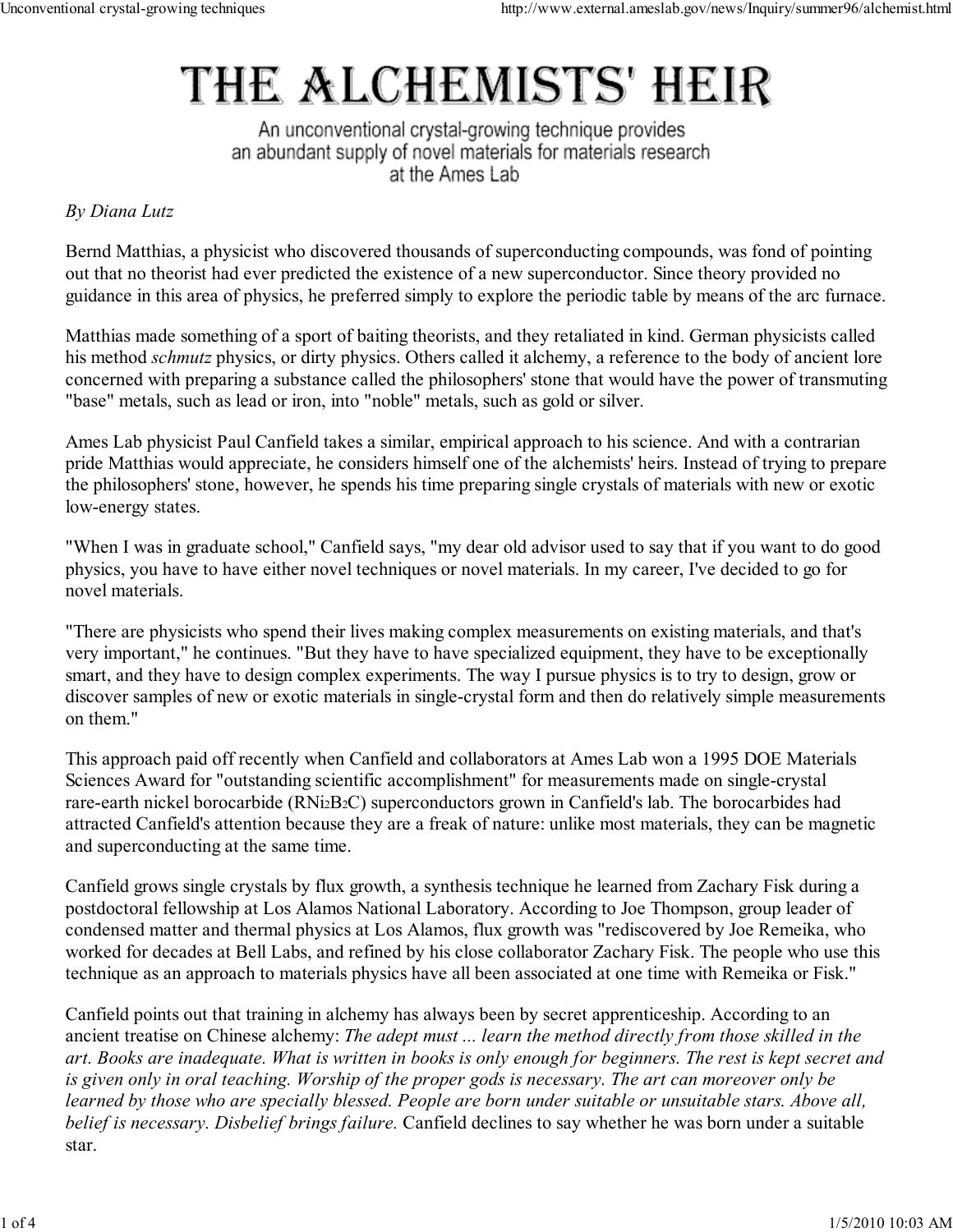Flux growth is a comparatively simple technique: the crystals are grown out of a solvent that reduces the melting point of the desired compound. For example, beautiful crystals of alum, a white astringent mineral used in styptic pencils and pickle-making, can be grown out of the solvent water. "You can grow alum, which is sold in drugstores, just be making a supersaturated solution," Canfield says. "You boil water, dissolve in as much alum as you possibly can, and let the solution cook. If the solution cools slowly enough, the alum will form large single crystals." Dissolving the alum in water allows crystals to be grown at temperatures below alum's melting temperature; in other words, water acts as a flux for alum.

"Now, say I want to grow crystals of cerium antimonide, which has the largest magneto-optic rotation known," Canfield continues. "It turns out that this compound melts at a temperature near 1800 degrees Celsius, which is very high. At that temperature antimony has a large vapor pressure, and cerium has a significant one, so you can't grow the compound just by melting the elements together. However, it turns out that you can dissolve small amounts of cerium and antimony into tin, which has a relatively low melting point. If you heat this mixture up to a temperature of about 1200 C and then cool it down to about 700 C, beautiful single crystals of cerium antimonide grow out of the molten tin flux."

Flux growth is not widely used, Canfield says, because it is less predictable than conventional crystal-growing techniques. He estimates he has about a 30 percent chance of growing any intermetallic compound. "As you can imagine," he explains, "if you're adding an extra element, there's a possibility you might end up with a ternary compound instead of the binary one you're trying to make. And if you're working in a very linear research project, where you're only interested in the material you're trying to make, then flux growth may be more trouble than it's worth. On the other hand, if the discovery of new materials is part of your research agenda, then surprises are also opportunities."

"The advantage of flux growth," says Thompson, "is the variety of crystals that can be grown and the speed with which those crystals can be grown. It doesn't require elaborate apparatus; you're essentially limited only by the number of furnaces you possess. You can be growing any number of single crystals overnight while you're home sleeping, which is not how people generally grow crystals.

"Flux growth," Thompson continues, "is the preferred approach for any program that's interested in single crystals of new materials simply because of this ability to make so many materials rapidly. It allows you to explore so much phase space simultaneously that the probability of growing entirely new crystals is quite high."

The rare-earth nickel borocarbides are one example. The discovery of these compounds was announced in January 1994 by a large collaboration led by researchers at the Tata Institute in India and, independently, by a Bell Labs research group led by Bob Cava. "Cava's group identified the composition and crystal structure," Canfield says. "They also showed that the crystal structure existed not only for yttrium, which is an honorary rare earth, but also for elements in the lanthanide series, which are true rare earths. This was extremely interesting because most of the rare earths are magnetic.

"I saw the announcement of this stuff," Canfield recalls, "and I said to myself, it's an intermetallic, it looks interesting, I have a chance of growing it, let's go." Although flux growth is a simple technique, it does have one tricky part, which is figuring out what flux to use. The flux can be one of the elements in the system, a mixture of the elements in the system, or an additional element. Canfield tried several fluxes a day for weeks before he figured out that di-nickel boride (Ni2B) would work as a flux for the nickel borocarbides. But within two months he had single crystals, and for the next year and a half Ames Lab was the sole source of single crystals of these materials.

What is so interesting about the nickel borocarbides? Canfield replies that he's interested in phase transitions -- transitions from disorder to order or from one type of order to another. As the borocarbides are cooled, they can undergo two basic types of phase transitions. The first is the phase transition of the conduction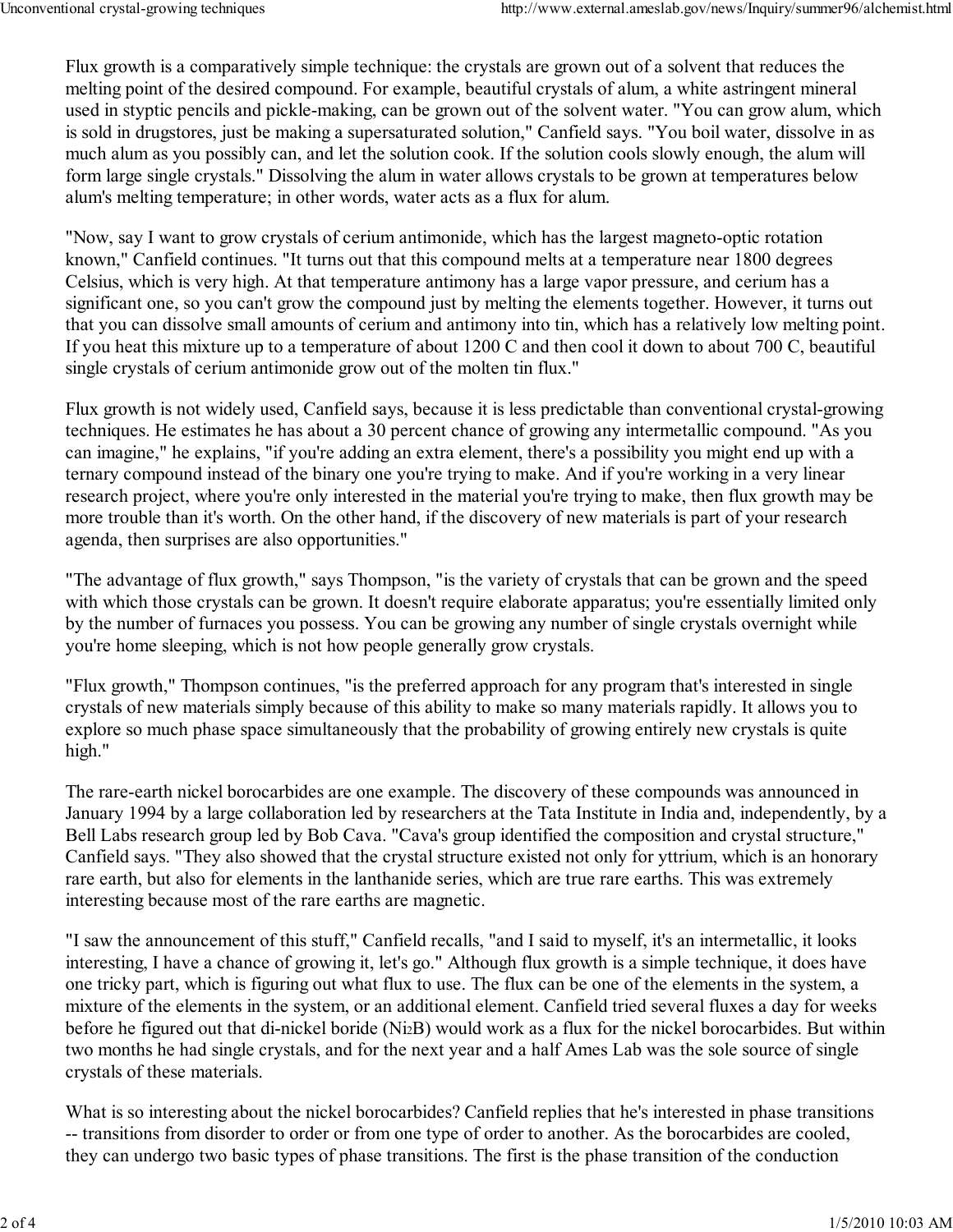electrons, the electrons that have enough energy to zip freely through the material, at the superconducting transition temperature. At this temperature the conduction electrons begin to move through the material in a "quantum phalanx" that cannot be easily disrupted by thermal vibrations or defects. The second phase transition is the transition of the rare-earth element's magnetic moments at the magnetic transition temperature. At a typical magnetic transition (there can be more than one), the magnetic moments suddenly assume a regular pattern that extends throughout the material.

Magnetism usually kills superconductivity. Pure lanthanum, for example, conducts electricity without resistance at temperatures below 6 Kelvin. But if just a fraction of a percent of the magnetic rare-earth element gadolinium is added to the lanthanum, it destroys the superconducting state. In a magnetic superconductor, however, there is only weak coupling between the moments of the rare-earth elements that give rise to the magnetism and the conduction electrons that give rise to the superconductivity. Because the couple is so weak, the material can be simultaneously superconducting and magnetic.

A nickel borocarbide that includes the rare-earth element holmium, for example, becomes superconducting at 8.5 Kelvin. Then, starting at 6 Kelvin, it undergoes a cascade of transitions between magnetic states. But instead of killing the material's superconductivity, magnetic ordering causes novel features to appear in its superconducting parameters.

Flux growth is more central to the physics of the nickel borocarbides than one might suppose. In the late 1970s and early 1980s several other families of magnetic superconductors -- the rare-earth rhodium borides and the rare-earth molybdenum selenides and sulfides -- created a stir in the physics community. According to Brian Maple, the Bernd T. Matthias professor of physics at the University of California at San Diego, this "early work was done on polycrystalline material. What Paul Canfield did was to devise a method of growing single crystals of the new magnetic superconductors. This then made possible much more meaningful studies of the interplay of superconductivity and magnetic ordering."

Access to single crystals is important for two reasons. One is that it is much easier to study the anisotropic, or directionally dependent, properties of a material in a single crystal. Just as the appearance of a cornfield depends on whether one is looking down or across the rows, the properties of many crystalline materials depend on the axis along which they are measured. "For example, some materials are thought to be metallic (conducting) along one axis and insulating along another," Canfield says. "A polycrystalline sample of such a material might appear to be conducting, because the anisotropy would be hidden by the variable orientation of the crystallites of which the sample was composed." Largely because they were available in single-crystal form so soon after their discovery, the borocarbides are the first magnetic superconductors whose anisotropies have been systematically examined.

The second reason access to single crystals is important is that single crystals do not exhibit artificial effects due to strain or impurities. Crystals can belong to one of several crystal systems, each of which is characterized by certain symmetries. A polycrystalline sample of a material that belongs to one of the noncubic crystal systems can have significant built-in strain. The nickel borocarbides have tetragonal symmetry and their electrical and magnetic properties seem to be highly strain and pressure dependent. "So if you're not looking at a single crystal," Canfield says, "you may not be looking at intrinsic properties."

According to Maple, "materials synthesis is one of the most important and most underrated activities in science, especially in the United States. The activity Paul Canfield is involved in is very important, and the materials he's been making are highly sought after by other people at Ames and throughout the world."

Canfield's group has done extensive magnetic and electrical resistivity measurements on the borocarbides. And they have established collaborative research projects on the properties of these novel materials with other national laboratories, university laboratories and research groups in England, France, Switzerland, Japan and Korea.